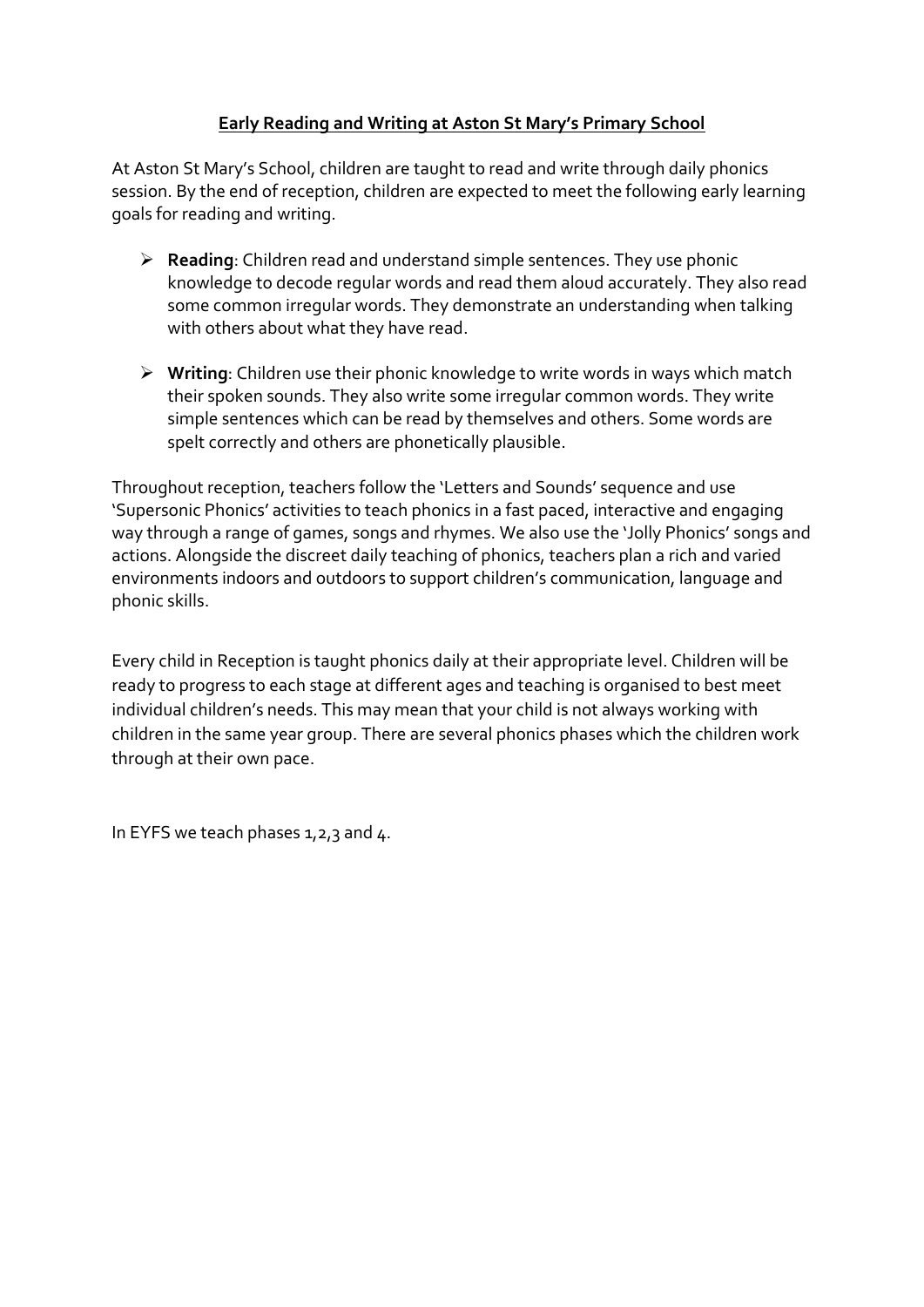### **Phase 1 - Phonological Awareness**

Phase One falls largely within the Communication, Language and Literacy area of learning in the Early Years Foundation Stage. In particular, it will support linking sounds and letters in the order in which they occur in words, and naming and sounding the letters of the alphabet. It also draws on and promotes other areas of learning described in the Early Years Foundation Stage (EYFS), particularly Personal, Social and Emotional Development and Creative Development, where, for example, music plays a key part in developing children's language

There are 7 aspects.

- A1 Environmental
- A2 Instrumental sounds
- A3 Body Percussion
- A4 Rhythm and rhyme
- A5 Alliteration
- A6 Voice sounds
- A<sub>7</sub> Aural blending and segmenting.

#### **Phase 2**

The purpose of this phase is to teach at least 19 letters, and move children on from oral blending and segmentation to blending and segmenting with letters. By the end of the phase many children should be able to read some VC and CVC words and to spell them either using magnetic letters or by writing the letters on paper or on whiteboards. During the phase they will be introduced to reading two-syllable words and simple captions. They will also learn to read some high-frequency 'tricky' words: **the, to, go, no.**

```
Set 1: s a t p Set 2: i n m d
Set 3: g o c k Set 4: ck (as in duck) e u r
Set 5: h \ b \ l \ f \ ff (as in puff) \ l \ (as \ in \ hill) \ ss (as in hiss)
```
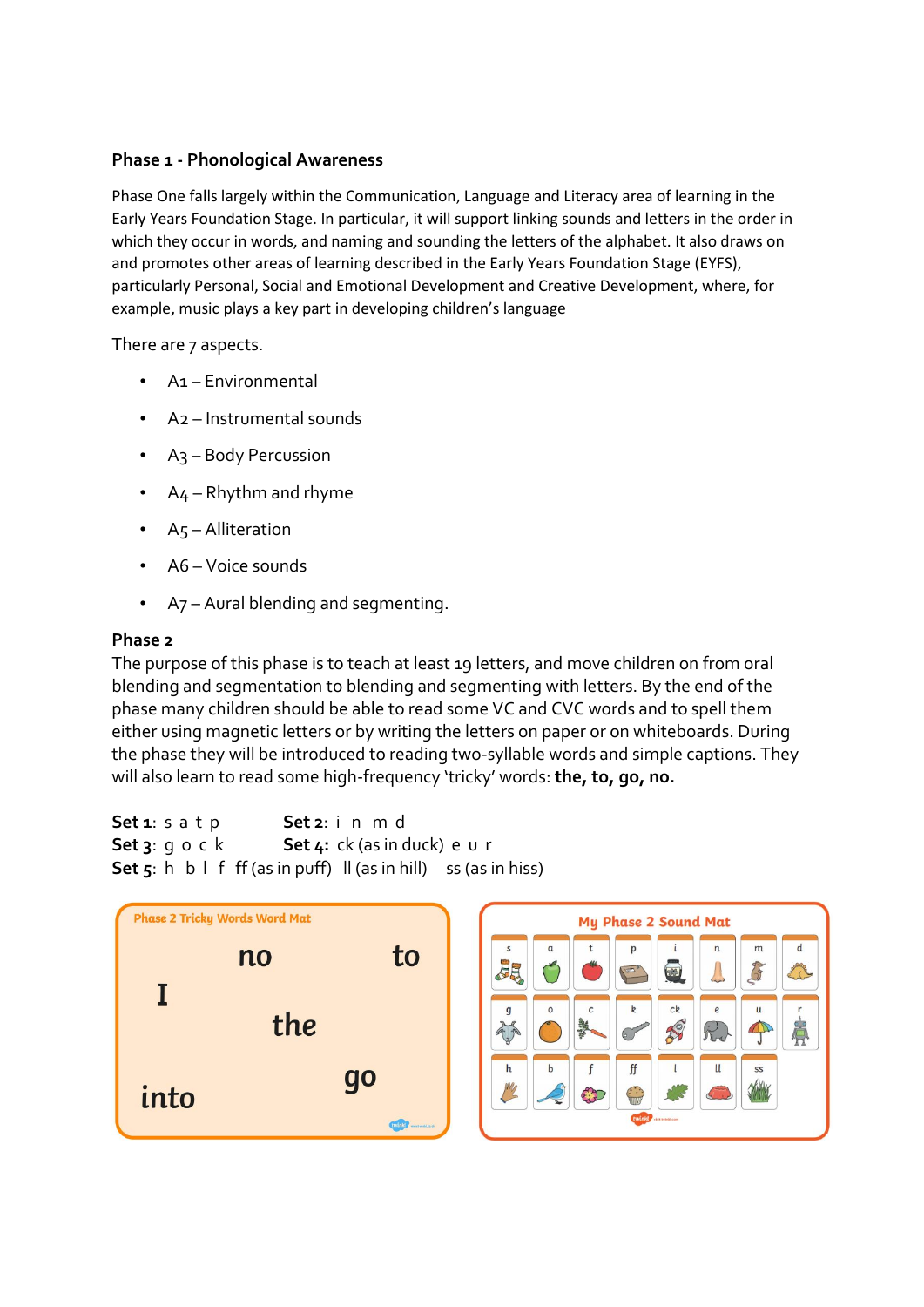### **Phase 3**

The purpose of this phase is to teach another 25 graphemes, most of them comprising two letters (e.g. oa), so the children can represent each of about 42 phonemes by a grapheme. Children also continue to practise CVC blending and segmentation in this phase and will apply their knowledge of blending and segmenting to reading and spelling simple twosyllable words and captions. They will learn letter names during this phase, learn to read some more tricky words and also begin to learn to spell some of these words.

**j, v, w, x, y, z, zz, qu**, **ch, sh, th, ng, ai, ee, igh, oa, oo, ar, or, ur, ow, oi, ear, air, ure, er**





#### **Phase 4**

The purpose of this phase is to consolidate children's knowledge of graphemes in reading and spelling words containing adjacent consonants and polysyllabic words.

| <b>Phase 4 Tricky Words</b> |      |              |           |              |
|-----------------------------|------|--------------|-----------|--------------|
| said                        | have | like         | <b>SO</b> | do           |
| some                        | come | little       | one       | were         |
|                             | out  | when<br>what |           | <b>there</b> |
| twinkl<br>visit twinkl.com  |      |              |           |              |